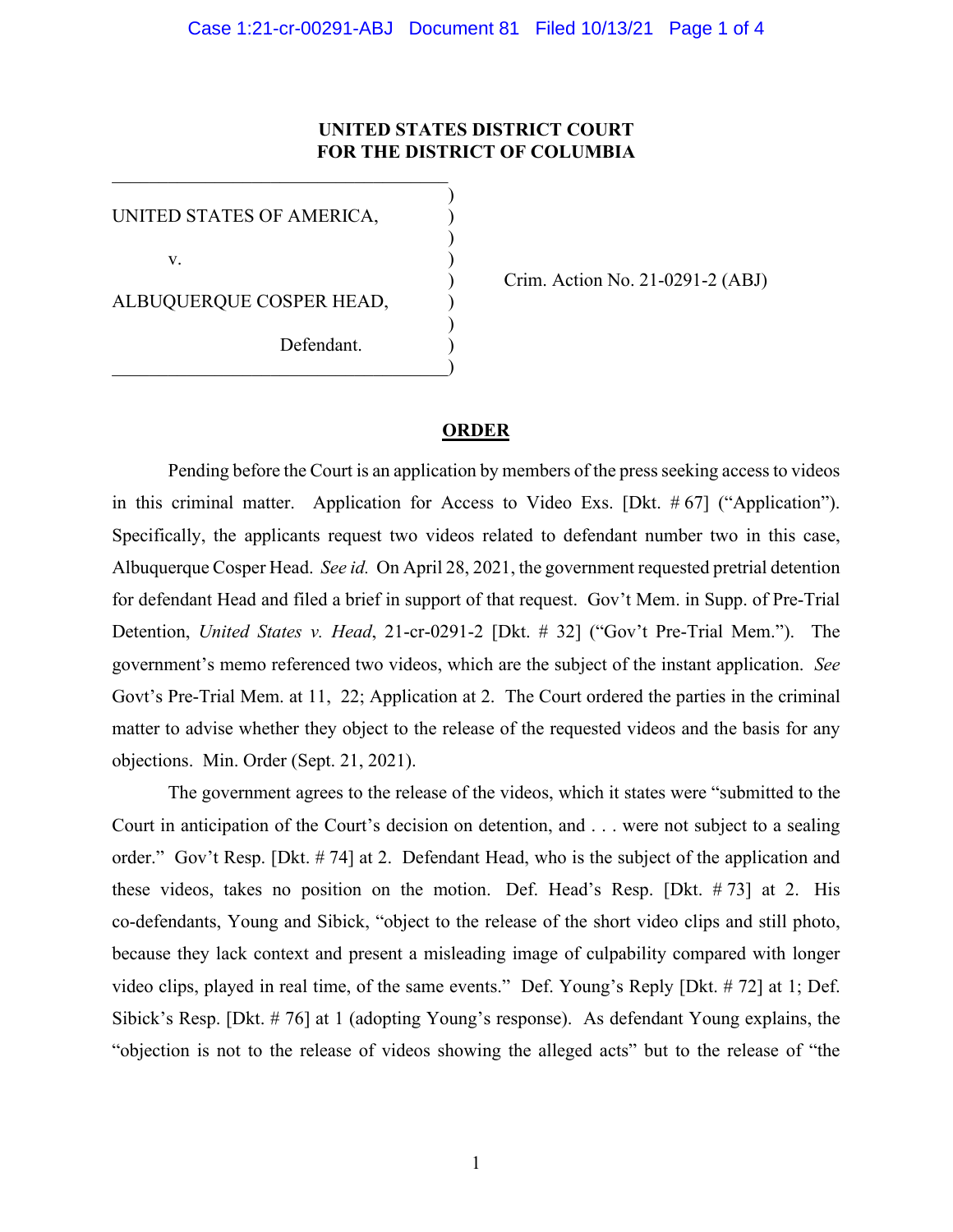## Case 1:21-cr-00291-ABJ Document 81 Filed 10/13/21 Page 2 of 4

narrowly-sliced and slowed-down version of a broader, more chaotic scene" in advance of trial, which he asserts could unduly prejudice him. Def. Young's Reply at 1.

As the D.C. Circuit has held, "[t]he common-law right of public access to judicial records 'is a fundamental element of the rule of law, important to maintaining the integrity and legitimacy of an independent Judicial Branch.'" *In re Leopold to Unseal Certain Elec. Surveillance Applications & Orders*, 964 F.3d 1121, 1127 (D.C. Cir. 2020), quoting *MetLife, Inc. v. Fin. Stability Oversight Council*, 865 F.3d 661, 663 (D.C. Cir. 2017). Although "not all documents filed with courts are judicial records," *id.* at 1128, quoting *SEC v. Am. Int'l Grp.*, 712 F.3d 1, 3 (D.C. Cir. 2013), documents and other materials filed in court "intended to influence the court" are judicial records. *Id.*; *MetLife*, 865 F.3d at 668 (holding that appellate briefs and appendices are judicial records because they are "intended to influence" the court and the court "ma[kes] decisions about them"). There is a strong presumption that the public has a right to access judicial records, 964 F.3d at 1127–28, and applicants here assert that the parties cannot rebut that presumption as to these videos. Application at 2–3, citing *id.* and *United States v. Hubbard*, 650 F.2d 293, 317–21 (D.C. Cir. 1980).

In considering whether judicial records may be made public, courts weigh the following six factors: (1) the need for public access to the documents at issue; (2) the extent of previous public access to the documents; (3) the fact that someone has objected to disclosure, and the identity of that person; (4) the strength of any property and privacy interests asserted; (5) the possibility of prejudice to those opposing disclosure; and (6) the purposes for which the documents were introduced during the judicial proceedings. *MetLife*, 865 F.3d at 665 (applying the *Hubbard*  test). Judicial records may remain sealed "only 'if the district court, after considering the relevant facts and circumstances of the particular case, and after weighing the interests advanced by the parties in light of the public interest and the duty of the courts, concludes that justice so requires.'" *Id.* at 665–66, quoting *In re Nat'l Broad. Co.*, 653 F.2d 609, 613 (D.C. Cir. 1981).

There is no dispute that the two videos are judicial records. They were provided to the court to influence the decision of whether to detain defendant Head pretrial. *See* Gov't Pre-Trial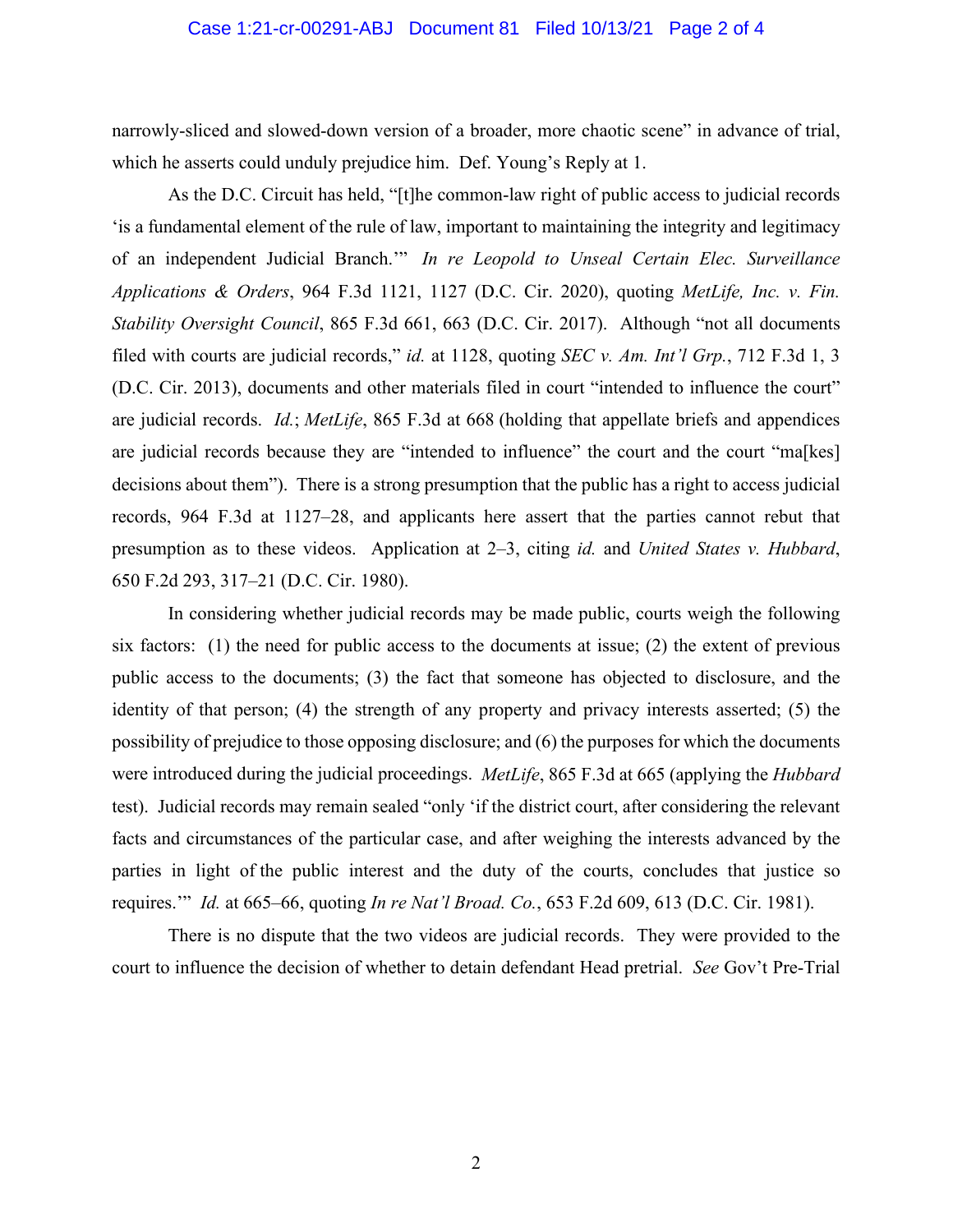## Case 1:21-cr-00291-ABJ Document 81 Filed 10/13/21 Page 3 of 4

Mem. at  $11$ ,  $22<sup>1</sup>$  Further, no defendant contests the significant public and media interest in this and other criminal matters arising from the January 6, 2021 breach of the United States Capitol. *See* Def. Head's Resp.; Def. Young's Reply; Def. Sibick's Resp.; Standing Order 21-28, In re: Media Access to Video Exhibits in Pretrial Capitol Cases at 2. The only argument against their release is defendant's Young's contention that "the release of the short video clips and still photo . . . lack context and present a misleading image of culpability compared with longer video clips, played in real time, of the same events." Def. Young's Reply at 1. His "objection is not to the release of videos showing the alleged acts" but "to the narrowly-sliced and slowed-down version of a broader, more chaotic scene. To release only the Government's selected portion in advance of trial could serve to unduly prejudice Defendant." *Id.* (stating there is no objection to the release of a longer video clip offered in real time speed).

But the two requested videos are not slowed-down versions; they are in real time.<sup>2</sup> To the extent any defendant in this matter seeks to present the Court or a jury with a longer version of either video at future proceedings, this order does not prejudice such a request. Indeed, the Court reviewed and considered longer video clips presented by the defense in a September 28, 2021 hearing involving co-defendant Sibick. To the extent the objecting co-defendants have used the term prejudice to express a concern about tainting the jury pool in the future, that concern is premature since no trial date has been set, and it is unclear whether the videos will be viewed by potential jurors in this jurisdiction. More importantly, the jurors' exposure to pre-trial publicity and any potential bias for or against the individual defendants and alleged victim will be fully explored through the *voir dire* process.

 For these reasons, and upon consideration of the videos, the argument of the applicants and the parties in the criminal case, and the applicable law, the Application is hereby GRANTED.

<sup>1</sup> Defendant Head asserts that "it would appear that the videos sought are the same videos this Court previously ordered denied in its Minute Entry from July 6, 2021 because the videos . . . had not been previously provided to the Court." Def. Head's Resp. at 2. But unlike the videos denied release in July, the government did provide the videos at issue here to the court to influence its decision-making. Gov't Resp. at 2.

<sup>2</sup> Also, there is no still photo in either video exhibit, so it is unclear what photo defendant Young is referring to in his response.